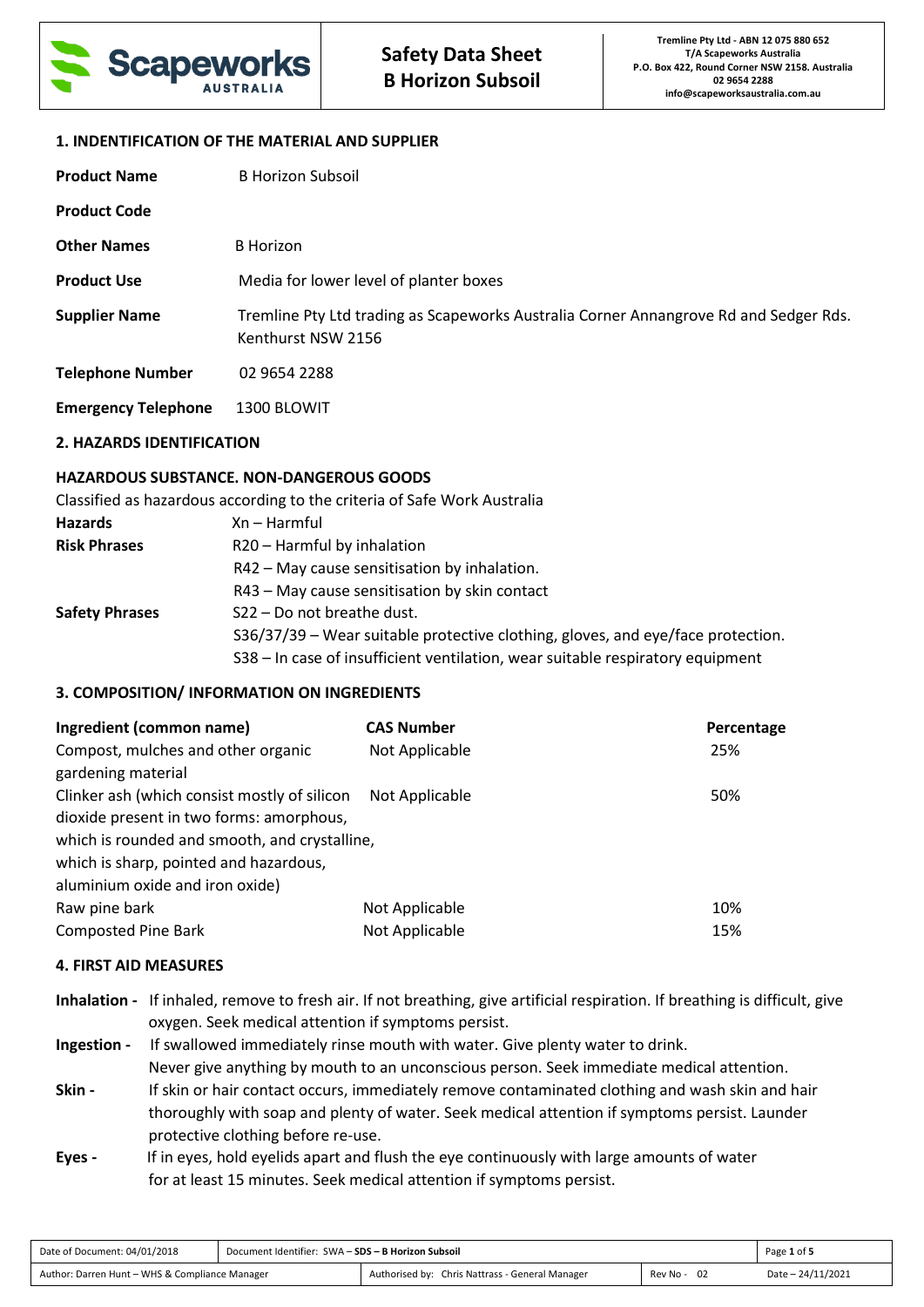

# **5. FIRE FIGHTING MEASURES**

For major fires call the Fire Brigade. Ensure that an escape path is available from any fire.

| <b>Suitable Extinguishing</b><br><b>Media Hazardous Combustion</b>        | <b>Water Spray</b><br>No information available Products Fire Fighting Equipment Wear Safe Work<br>Australia approved self-contained breathing apparatus and full protective clothing.                                                                                                                                                                                                                                                                                                                                                                 |  |  |
|---------------------------------------------------------------------------|-------------------------------------------------------------------------------------------------------------------------------------------------------------------------------------------------------------------------------------------------------------------------------------------------------------------------------------------------------------------------------------------------------------------------------------------------------------------------------------------------------------------------------------------------------|--|--|
| <b>Unusual Fire or</b><br><b>Explosion Hazards</b><br><b>Hazchem Code</b> | Non-Combustible Material<br>Not Allocated                                                                                                                                                                                                                                                                                                                                                                                                                                                                                                             |  |  |
| <b>6. ACCIDENTAL RELEASE MEASURES</b>                                     |                                                                                                                                                                                                                                                                                                                                                                                                                                                                                                                                                       |  |  |
| <b>Spills</b>                                                             | In the event of a major spill, prevent spillage from entering drains or water<br>courses. Wear full protective clothing including eye/face protection, P1 or P2<br>particulate respirator (dust mask) and impervious elbow-length gloves. Evacuate<br>general area and deny access to unnecessary and unprotected personnel.<br>Spilled area should be wet down with water to reduce dust generation before<br>clean-up. If unable to reuse or recycle, dispose of waste materials according to<br>applicable local and state government regulations. |  |  |
| <b>7. HANDLING AND STORAGE</b>                                            |                                                                                                                                                                                                                                                                                                                                                                                                                                                                                                                                                       |  |  |
| <b>Handling</b>                                                           | Use of safe work practices are recommended to avoid eye or skin contact and<br>inhalation. Observe good personal hygiene, including washing hands before eating.<br>Provide adequate ventilation. Avoid inhaling dust which can be generated during<br>processing, handling, and storage. Use a P1 or P2 particulate respirator (dust mask).<br>Store in a cool, dry area. Avoid generating and inhaling dust.                                                                                                                                        |  |  |
| <b>Storage</b>                                                            |                                                                                                                                                                                                                                                                                                                                                                                                                                                                                                                                                       |  |  |
| 8. EXPOSURE CONTROL/ PERSONAL PROTECTION                                  |                                                                                                                                                                                                                                                                                                                                                                                                                                                                                                                                                       |  |  |
| <b>Exposure Standards</b><br>(Safe Work Australia)                        | <b>Aluminium oxide:</b><br>TWA: - ppm / 10 mg/m3<br>STEL: - $ppm$ / - $mg/m3$<br>Fumed silica (respirable dust):<br>TWA: - ppm / 2 mg/m3<br>STEL: - ppm $/$ - mg/m3<br>Quartz (crystalline silica):<br>TWA: - $ppm / 0.1mg/m3$<br>STEL: - $ppm$ / - $mg/m3$<br><b>Titanium dioxide:</b><br>TWA: - ppm / 10 mg/m3<br>STEL: - $ppm$ / - $mg/m3$<br>Nickel (metal):<br>TWA: - $ppm / 1mg/m3$<br>STEL: - ppm $/$ - mg/m3<br>Nickel (soluble compounds as Ni)<br>TWA: - $ppm / 0.1 mg/m3$<br>STEL: - $ppm$ / - $mg/m3$                                     |  |  |
| <b>Engineering Controls</b>                                               | Local exhaust ventilation is recommended<br>when vapours can be                                                                                                                                                                                                                                                                                                                                                                                                                                                                                       |  |  |

| Date of Document: 04/01/2018                   | Document Identifier: SWA - SDS - B Horizon Subsoil |                                                 |          | Page 2 of 5       |
|------------------------------------------------|----------------------------------------------------|-------------------------------------------------|----------|-------------------|
| Author: Darren Hunt - WHS & Compliance Manager |                                                    | Authorised by: Chris Nattrass - General Manager | Rev No - | Date - 24/11/2021 |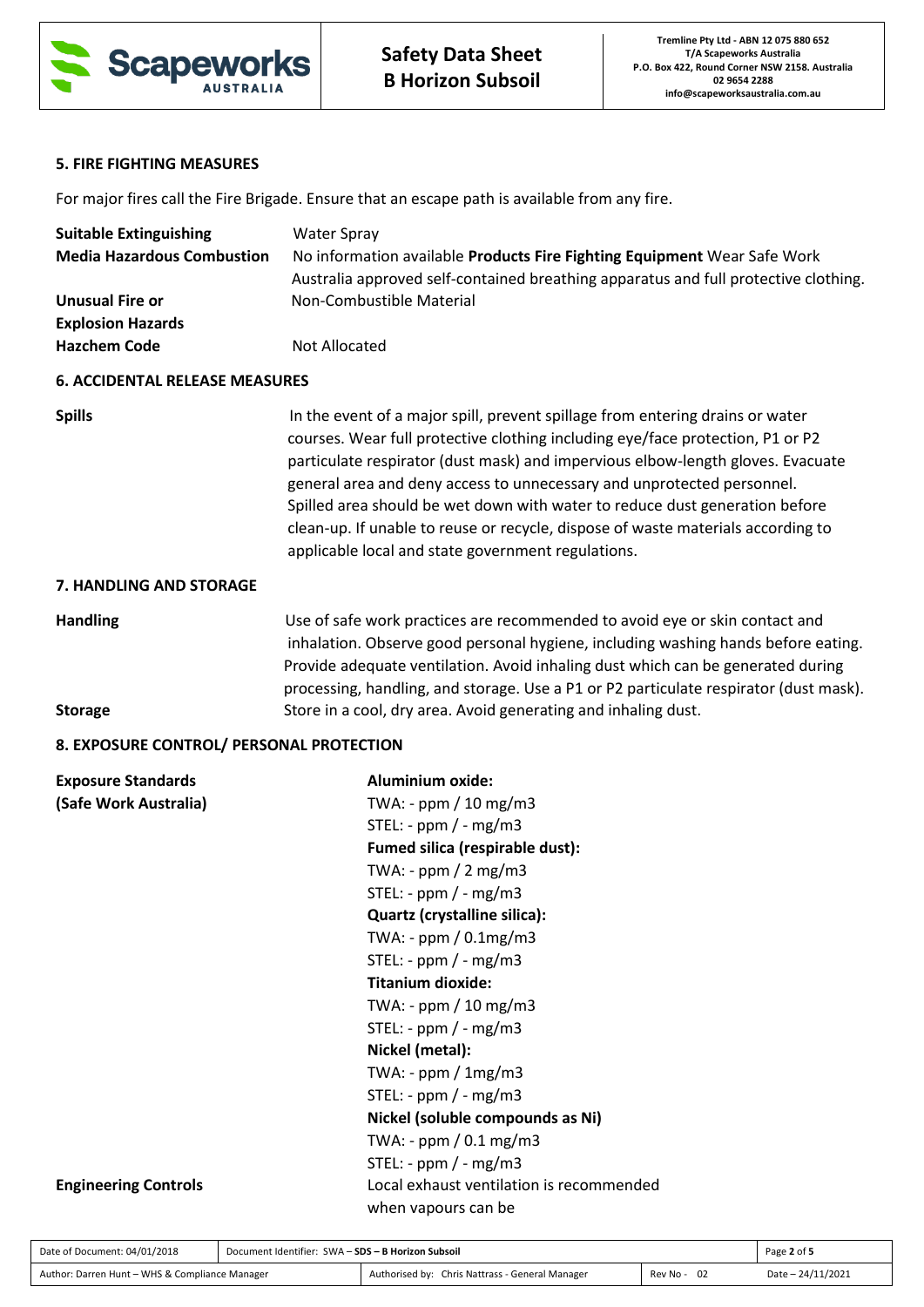

| <b>Respiratory Protection</b>       | released in excess of established airborne<br>exposure limits.<br>If exposed to dust wear a Safe Work<br>Australia approved P1 or P2 particulate<br>respirator (dust mask). See Australian<br>Standards AS/NZS 1715 and 1716 for<br>more information.                                                                                                                                           |
|-------------------------------------|-------------------------------------------------------------------------------------------------------------------------------------------------------------------------------------------------------------------------------------------------------------------------------------------------------------------------------------------------------------------------------------------------|
| <b>Eye Protection</b>               | Non-fogging dust resistant goggles or<br>safety glasses. See Australian Standards<br>AS 1336 and AS/NZS 1337 for more<br>information.                                                                                                                                                                                                                                                           |
| <b>Skin Protection</b>              | Wear standard duty gloves, loose,<br>comfortable protective clothing and<br>boots. See Australian Standards AS 2161<br>and 2919 and AS/NZS 2210 for more<br>information.                                                                                                                                                                                                                        |
| <b>Hygienic Practices</b>           | Food, beverages and tobacco products<br>should not be stored or<br>consumed where this material is in use.<br>Always wash hands before smoking,<br>eating, drinking or using the toilet. Wash<br>contaminated clothing and other<br>protective equipment before storage or<br>re-use.<br>Provide eyewash fountains and safety<br>showers in close proximity to points of<br>potential exposure. |
| 9. PHYSICAL AND CHEMICAL PROPERTIES |                                                                                                                                                                                                                                                                                                                                                                                                 |
| Appearance                          | Brown to grey blend of natural<br>organic and mineral substances                                                                                                                                                                                                                                                                                                                                |
| Odour<br>e 21. de 11. de 12. de 1   | Non specific earthy odour<br>المسالمات المتمسط                                                                                                                                                                                                                                                                                                                                                  |

| vuvui                            | <b>INUIT SPECIFIC CALLITY UUUU</b> |
|----------------------------------|------------------------------------|
| <b>Solubility in Water</b>       | Insoluble                          |
| рH                               | No information available           |
| <b>Boiling Point</b>             | Not applicable                     |
| <b>Melting Point</b>             | Not applicable                     |
| <b>Vapour Pressure</b>           | Not applicable                     |
| <b>Specific Gravity (H2O=1)</b>  | No information available           |
| <b>Evaporation Rate (H2O=1)</b>  | Not applicable                     |
| <b>Flash Point (Closed Cup)</b>  | Not applicable                     |
| <b>Flammable Limit - Lower</b>   | Not applicable                     |
| <b>Flammable Limit - Upper</b>   | Not applicable                     |
| <b>Auto-ignition Temperature</b> | Not applicable                     |
|                                  |                                    |

## **10. STABILITY AND REACTIVITY**

| <b>Chemical Stability</b>      | Stable.                  |
|--------------------------------|--------------------------|
| <b>Incompatible Materials</b>  | No information available |
| <b>Hazardous Decomposition</b> | No information available |
| <b>Products</b>                |                          |

| Date of Document: 04/01/2018                   | Document Identifier: SWA - SDS - B Horizon Subsoil |                                                 |          | Page 3 of 5       |
|------------------------------------------------|----------------------------------------------------|-------------------------------------------------|----------|-------------------|
| Author: Darren Hunt - WHS & Compliance Manager |                                                    | Authorised by: Chris Nattrass - General Manager | Rev No - | Date - 24/11/2021 |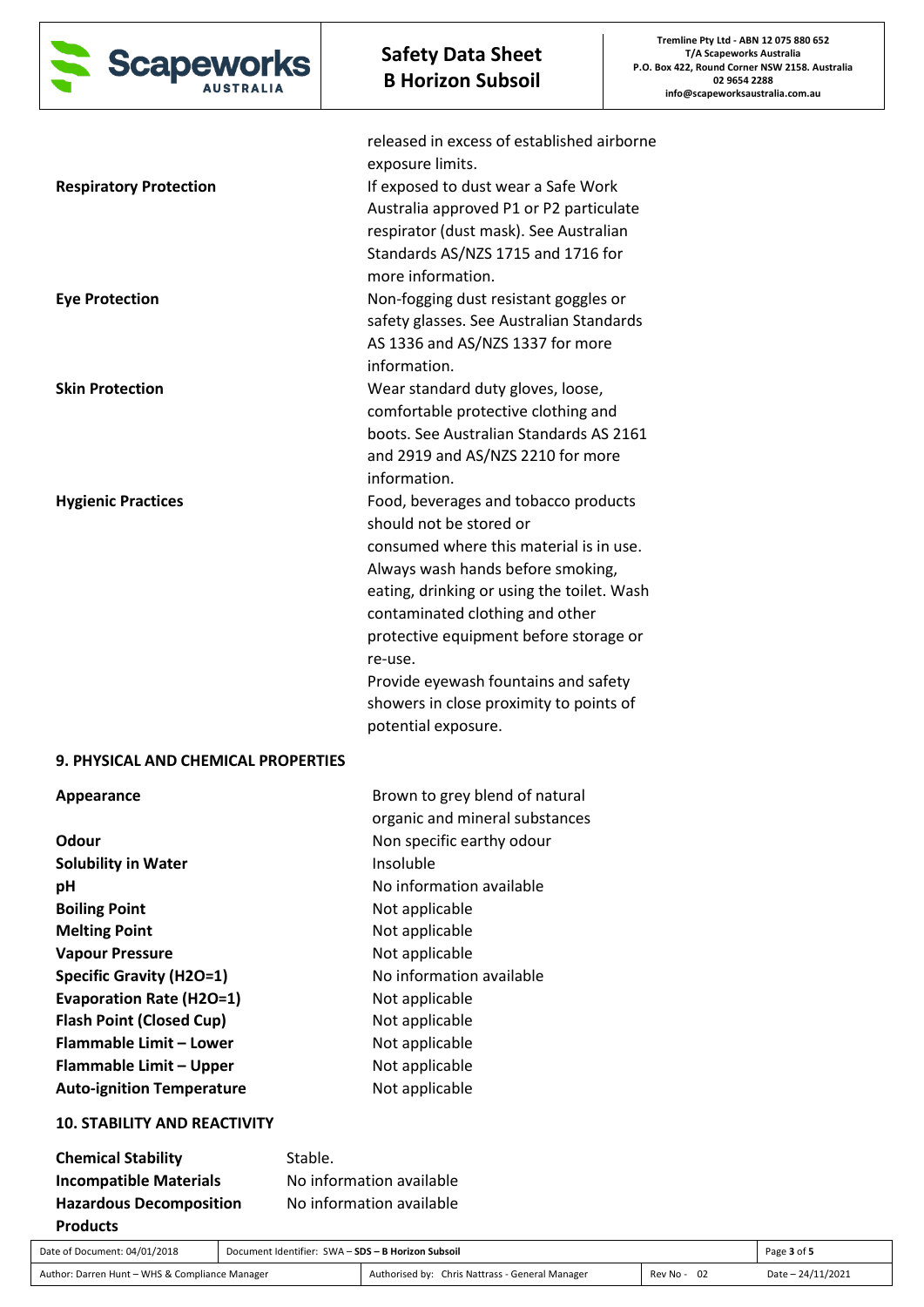

| <b>Hazardous Polymerization</b> | Will not occur.    |
|---------------------------------|--------------------|
| <b>Conditions to Avoid</b>      | No information ava |

# **11. TOXICOLOGY INFORMATION**

| <b>Clinker</b>                        |                                                        | <b>Clinker ash contains crystalline silica. Inhaling dust generated during handling may</b><br>cause scarring of the lung (silicosis), lung cancer and chronic bronchitis. It also<br>may increase the risk of scleroderma (thickening of the connective tissue) and<br>kidney disease (increased prevalence of renal abnormalities and end stage - renal<br>disease - glomerulonephritis).<br>Clinker ash also contains environmental toxins in significant amounts, including<br>arsenic (43.4 ppm); barium (806 ppm); beryllium (5 ppm); boron (311 ppm);<br>cadmium(3.4 ppm); chromium (136 ppm); chromium VI (90 ppm); cobalt (35.9<br>ppm); copper (112 ppm); fluorine (29 ppm); lead (56 ppm); manganese (250 ppm);<br>nickel (77.6 ppm); selenium (7.7 ppm); strontium (775 ppm); thallium (9 ppm);<br>vanadium (252 ppm); and zinc (178 ppm).<br><b>Compost (mulch)</b> is made from organic materials, including composted pine bark, |  |
|---------------------------------------|--------------------------------------------------------|-------------------------------------------------------------------------------------------------------------------------------------------------------------------------------------------------------------------------------------------------------------------------------------------------------------------------------------------------------------------------------------------------------------------------------------------------------------------------------------------------------------------------------------------------------------------------------------------------------------------------------------------------------------------------------------------------------------------------------------------------------------------------------------------------------------------------------------------------------------------------------------------------------------------------------------------------|--|
|                                       |                                                        | and contains living micro-organisms, including bacteria, fungi, and protozoa. May<br>also contain mineral and fertiliser additives. Inhalation of dust and/or liquid mists<br>may irritate, inflame or sensitise the nose, throat and lungs resulting in illnesses<br>ranging from hay fever or asthma to pneumonia (eg Legionnaire's disease) I or<br>pneumonia-like illnesses. Direct contact with this material or its                                                                                                                                                                                                                                                                                                                                                                                                                                                                                                                       |  |
|                                       |                                                        | dust and/or liquid mists (bio-aerosols) may cause skin irritation                                                                                                                                                                                                                                                                                                                                                                                                                                                                                                                                                                                                                                                                                                                                                                                                                                                                               |  |
|                                       | (dermatitis), and skin or eye infection or irritation. |                                                                                                                                                                                                                                                                                                                                                                                                                                                                                                                                                                                                                                                                                                                                                                                                                                                                                                                                                 |  |
| <b>Routes of Exposure</b>             |                                                        | Inhalation, ingestion, eye and skin                                                                                                                                                                                                                                                                                                                                                                                                                                                                                                                                                                                                                                                                                                                                                                                                                                                                                                             |  |
| <b>Acute Health Effects</b>           | Inhalation:<br>Ingestion:                              | abdominal discomfort and increase the risk of gastro-intestinal<br>infections.<br>May cause irritation resulting in redness and watering or even eye<br>infection.                                                                                                                                                                                                                                                                                                                                                                                                                                                                                                                                                                                                                                                                                                                                                                              |  |
| <b>Chronic Health Effects</b>         | pneumonia-like illnesses.<br>kidney disease.           | Repeated inhalation of dust (bio-aerosols) from these products may result in<br>respiratory irritation, inflammation or sensitisation resulting in illnesses ranging<br>from hay fever and asthma to pneumonia (eg Legionnaire's disease) and<br>It may also cause scarring of the lung (silicosis), lung cancer, chronic bronchitis<br>and increase the risk of scleroderma (thickening of the connective tissue) and<br>All people working with these and other landscaping and horticultural products<br>should ensure that they are adequately protected from tetanus.                                                                                                                                                                                                                                                                                                                                                                      |  |
| <b>Existing Conditions Aggravated</b> |                                                        | Pre-existing respiratory diseases.                                                                                                                                                                                                                                                                                                                                                                                                                                                                                                                                                                                                                                                                                                                                                                                                                                                                                                              |  |
| by Exposure                           |                                                        |                                                                                                                                                                                                                                                                                                                                                                                                                                                                                                                                                                                                                                                                                                                                                                                                                                                                                                                                                 |  |
| Carcinogenicity                       |                                                        | The International Agency for Research on Cancer (IARC) has classified crystalline<br>silica as a Type 1 carcinogen - Carcinogenic to humans, based on sufficient<br>evidence in humans and animals.                                                                                                                                                                                                                                                                                                                                                                                                                                                                                                                                                                                                                                                                                                                                             |  |
| <b>12. ECOLOGICAL INFORMATION</b>     |                                                        |                                                                                                                                                                                                                                                                                                                                                                                                                                                                                                                                                                                                                                                                                                                                                                                                                                                                                                                                                 |  |
| <b>Ecotoxicity</b>                    | No information available.                              |                                                                                                                                                                                                                                                                                                                                                                                                                                                                                                                                                                                                                                                                                                                                                                                                                                                                                                                                                 |  |

| LUULUAILILY     | <u>ivu iliulillatiuli avaliable.</u> |
|-----------------|--------------------------------------|
| <b>Mobility</b> | No information available.            |

| Date of Document: 04/01/2018                   | Document Identifier: SWA - SDS - B Horizon Subsoil |                                                 |                  | Page 4 of 5       |
|------------------------------------------------|----------------------------------------------------|-------------------------------------------------|------------------|-------------------|
| Author: Darren Hunt - WHS & Compliance Manager |                                                    | Authorised by: Chris Nattrass - General Manager | - 02<br>Rev No - | Date - 24/11/2021 |